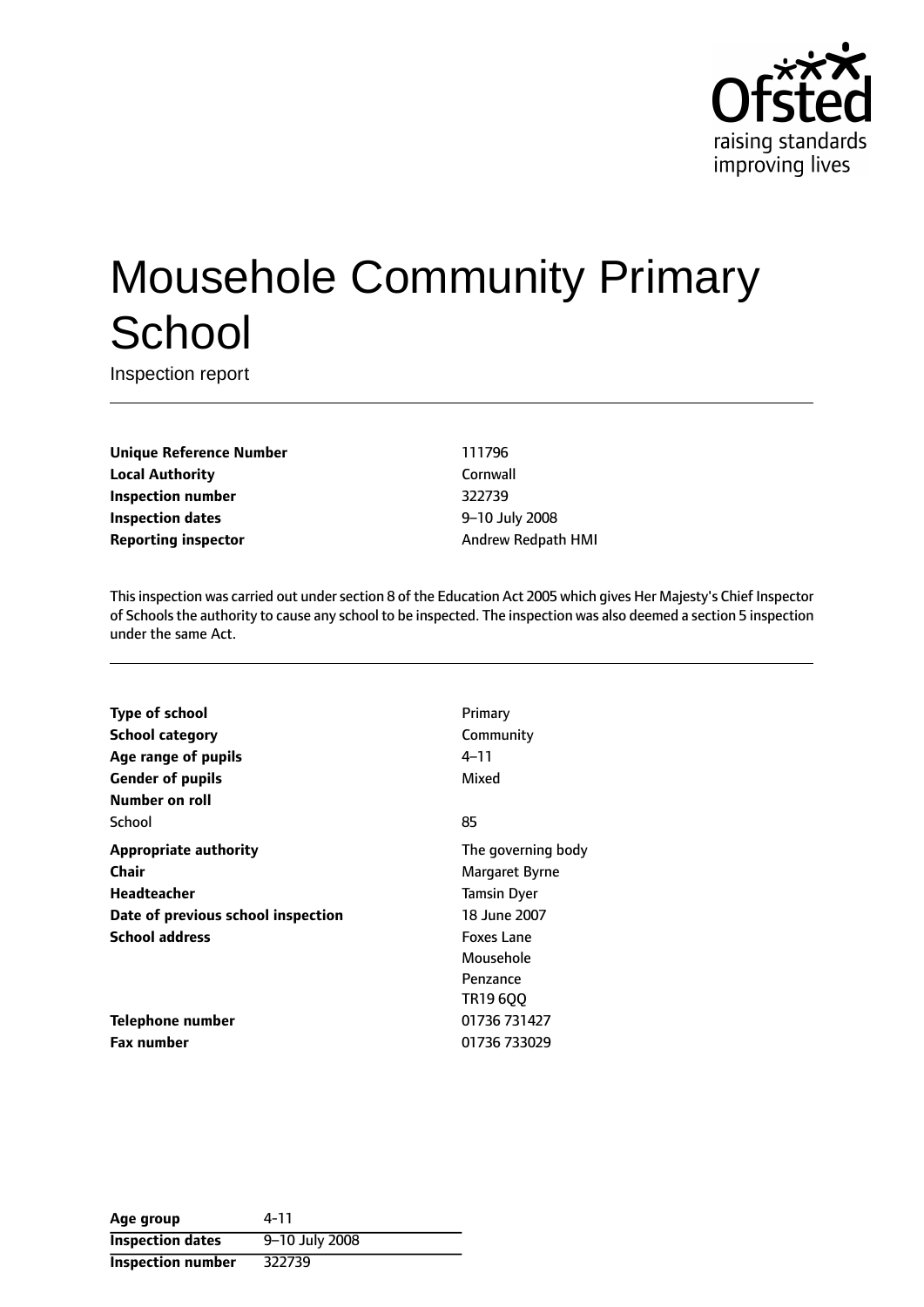.

© Crown copyright 2008

#### Website: www.ofsted.gov.uk

This document may be reproduced in whole or in part for non-commercial educational purposes, provided that the information quoted is reproduced without adaptation and the source and date of publication are stated.

Further copies of this report are obtainable from the school. Under the Education Act 2005, the school must provide a copy of this report free of charge to certain categories of people. A charge not exceeding the full cost of reproduction may be made for any other copies supplied.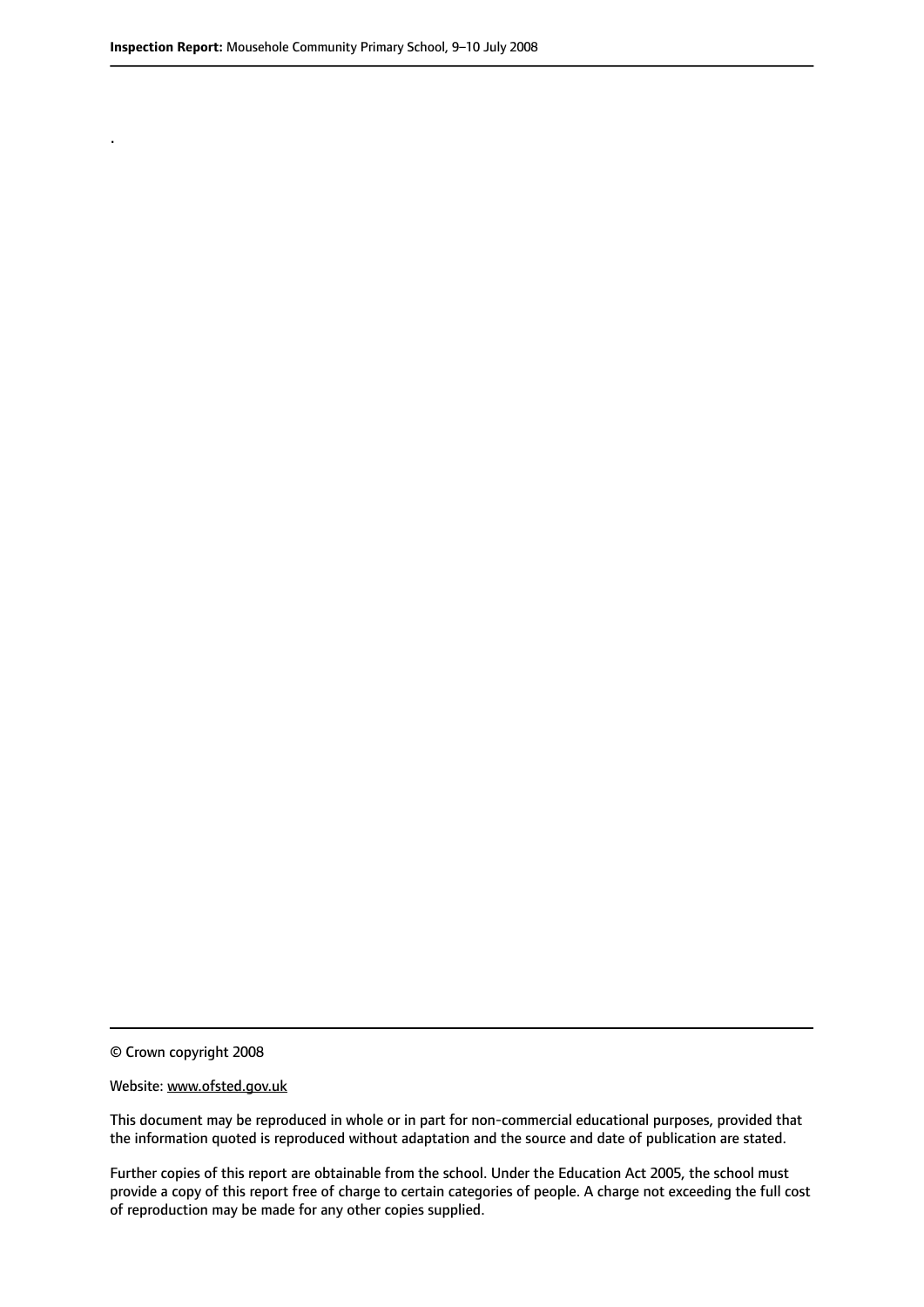# **Introduction**

The inspection was carried out by one of Her Majesty's Inspectors.

## **Description of the school**

Mousehole Community Primary School is a smallschool located in a fishing village near Penzance. Almost all pupils are of White British heritage and speak English as their home language. The proportion of pupils with learning difficulties and/or disabilities is below the national average, although a small number with complex needs have a statement of special educational needs. The proportion entitled to free school meals is lower than average. The school was deemed to require special measures in June 2007 and has since been subject to regular monitoring visits. The headteacher joined the school in an acting capacity in September 2007 and was appointed to the substantive post in April 2008.

### **Key for inspection grades**

| Grade 1 | Outstanding  |
|---------|--------------|
| Grade 2 | Good         |
| Grade 3 | Satisfactory |
| Grade 4 | Inadequate   |
|         |              |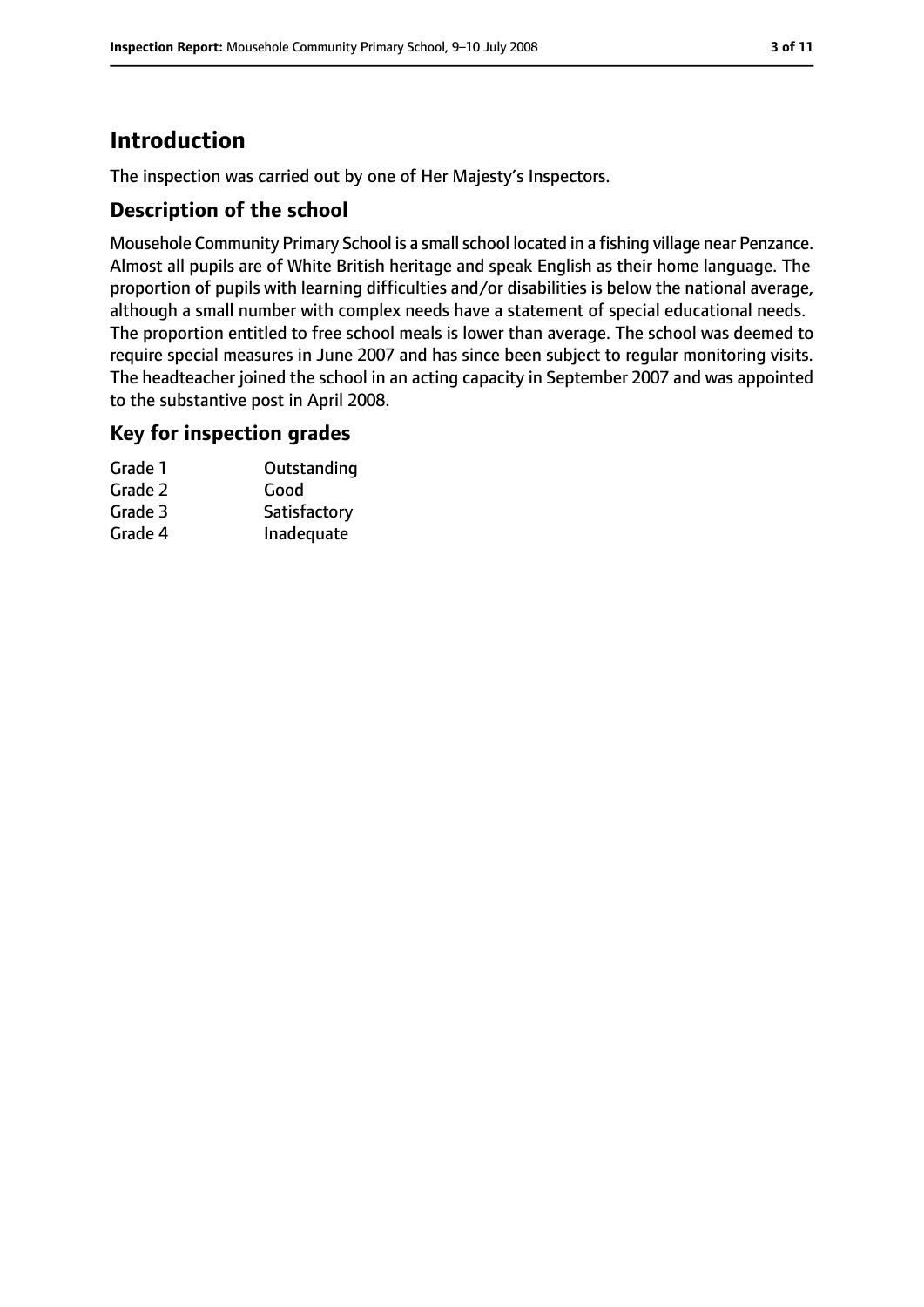# **Overall effectiveness of the school**

#### **Grade: 2**

In accordance with section 13(4) of the Education Act 2005, Her Majesty's Chief Inspector is of the opinion that the school no longer requires special measures. Since the last inspection, significant improvements have been made and Mousehole Community Primary now provides a good quality of education. Strong leadership by the headteacher and the shared commitment of staff to raising standards have been the key reasons for the school's marked improvement. The school has also benefited from very good external support and the governing body's greater ability to provide oversight of the school's work.

Mousehole Primary is a very happy school where pupils benefit from a high quality of care. In the words of one pupil, 'It is a really happy, friendly school. You get a cosy, warm feeling.' Pupils enjoy coming to school and their behaviour is excellent. They are polite, courteous and keen to learn. Pupils' good personal development is supported by the school's close links with parents and other agencies.

Pupils make good progress and achieve well. This is because of the good quality of teaching provided by a committed staff team. Pupils achieve particularly well between Years 3 and 6 and a large proportion gain the highest levels in English and mathematics in national tests at the end of Year 6. Across the school, standards in writing have not been as strong as in other subjects and the school has introduced strategies which are raising pupils' attainment. Pupils with learning difficulties and/or disabilities make good progress because targets are successfully linked to small steps in their learning.

The quality of the curriculum is satisfactory. The school is successful in involving pupils in local festivals and projects which enrich the curriculum. Planning for some subjects is not complete, for example in personal, social and health education (PSHE) and information and communication technology (ICT). The school is very successful in promoting pupils' knowledge of their own Cornish culture. There is less emphasis on developing pupils' knowledge of different faiths and cultures in modern Britain.

The headteacher provides purposeful leadership with a clear focus on raising standards. She has been successful in engaging staff in a shared vision for improving the school's performance. A number of parents wrote to the inspector expressing positive views about the school's recent development. In recognition of the hard work of the headteacher and staff, one parent wrote, 'The school is a completely different place to a year ago, the improvement has been immense.' The governing body provides a satisfactory level of support and is closely involved in the school's forward planning. Most governors are relatively new and are rightly seeking to strengthen their ability to challenge the work of the school. The school's greatly improved performance since the last inspection, and its established culture of high expectation, demonstrate it has a good capacity for further improvement.

## **Effectiveness of the Foundation Stage**

#### **Grade: 2**

The quality of provision in the Foundation Stage is good. The teacher and teaching assistants work closely together to provide a welcoming atmosphere where children enjoy learning. Children learn to get along well together and make good progress. Currently, children are taught in a mixed age class of Reception, Year 1 and Year 2 pupils. Planning for this broad age range has been strengthened over the current year and is now meets all the pupils' needs. Activities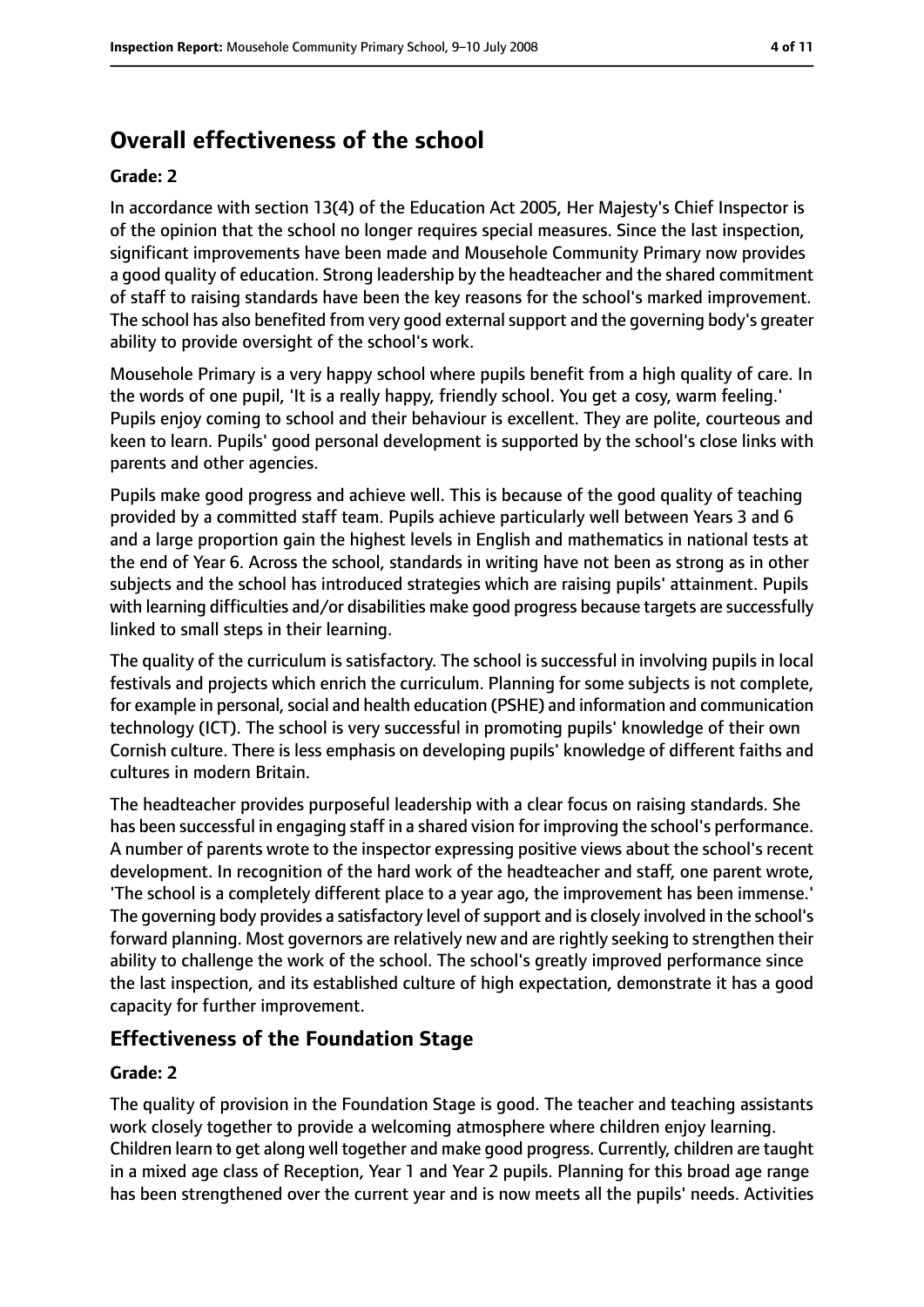include a good balance between focused teaching and learning through play. Attractive displays create a stimulating environment for learning. Outside play is provided in the school playground. Whilst satisfactory, this arrangement does not provide easy access for the development of children's creative and physical skills. The school has good plans for improving provision in the Foundation Stage.

## **What the school should do to improve further**

- Extend opportunities for pupils to learn about the different religions and cultures in modern Britain.
- Ensure curriculum planning is in place for all subjects.
- Strengthen the capacity of the governing body to challenge the school's performance.

# **Achievement and standards**

### **Grade: 2**

Year groups are relatively small and there are fluctuations in the profile of groups on entry, often due to changes in the abilities of one or two pupils. When they enter the school children are broadly in line with the expected starting point for their age. By the end of Year 2, standards in reading writing and mathematics are in line with or slightly above the national average. By the end of Year 6, pupils make good progress and achieve standards which are above the national average. In English and mathematics, a large number of pupils gain the highest levels in national tests. Standards are high because staff use effective systems for checking pupils' progress and take steps to tackle underperformance. For example, standards in writing are not as strong as in other subjects and effective strategies have been introduced which are beginning to show improvement. These include increased opportunities for creative writing and a focus on developing literacy skills in subjects across the curriculum. Pupils with learning difficulties and/or disabilities make good progress. Those who struggle with literacy receive small group support which enables many of them to catch up with their peers. More precise targets have been introduced for pupils who have a statement of special educational needs which are often shared with their parents. This is helping them to make better progress.

# **Personal development and well-being**

#### **Grade: 2**

Pupils thrive due to the caring ethos that pervades the school. In the words of one pupil, 'There are no bullies. We are all friends. You feel safe and well looked after.' Pupils' attendance is satisfactory, although there has been recent improvement due to the school's rigorous monitoring arrangements. Pupils' spiritual, moral, social and cultural development is good. Spiritual development has been enhanced recently by the introduction of reflection time in assembly. Participation in stimulating events, such as arts projects and local festivals, raises pupils' self-esteem and fosters a sense of pride in the community. Pupils' efforts and achievements are recognised through the awarding of 'star awards', house points and certificates in assemblies. Pupils have a very good knowledge of Cornish culture and learn about different world cultures in geography projects. Their knowledge of the various faiths and cultures in modern Britain is more limited. Pupils have a good understanding of keeping safe and leading a healthy lifestyle. They use equipment responsibly in lessons and eat healthy food during 'snack times' and at lunch. Pupils play a full part in the life of the school and wider community when, for example, they run the school tuck shop, serve on the school council, or raise money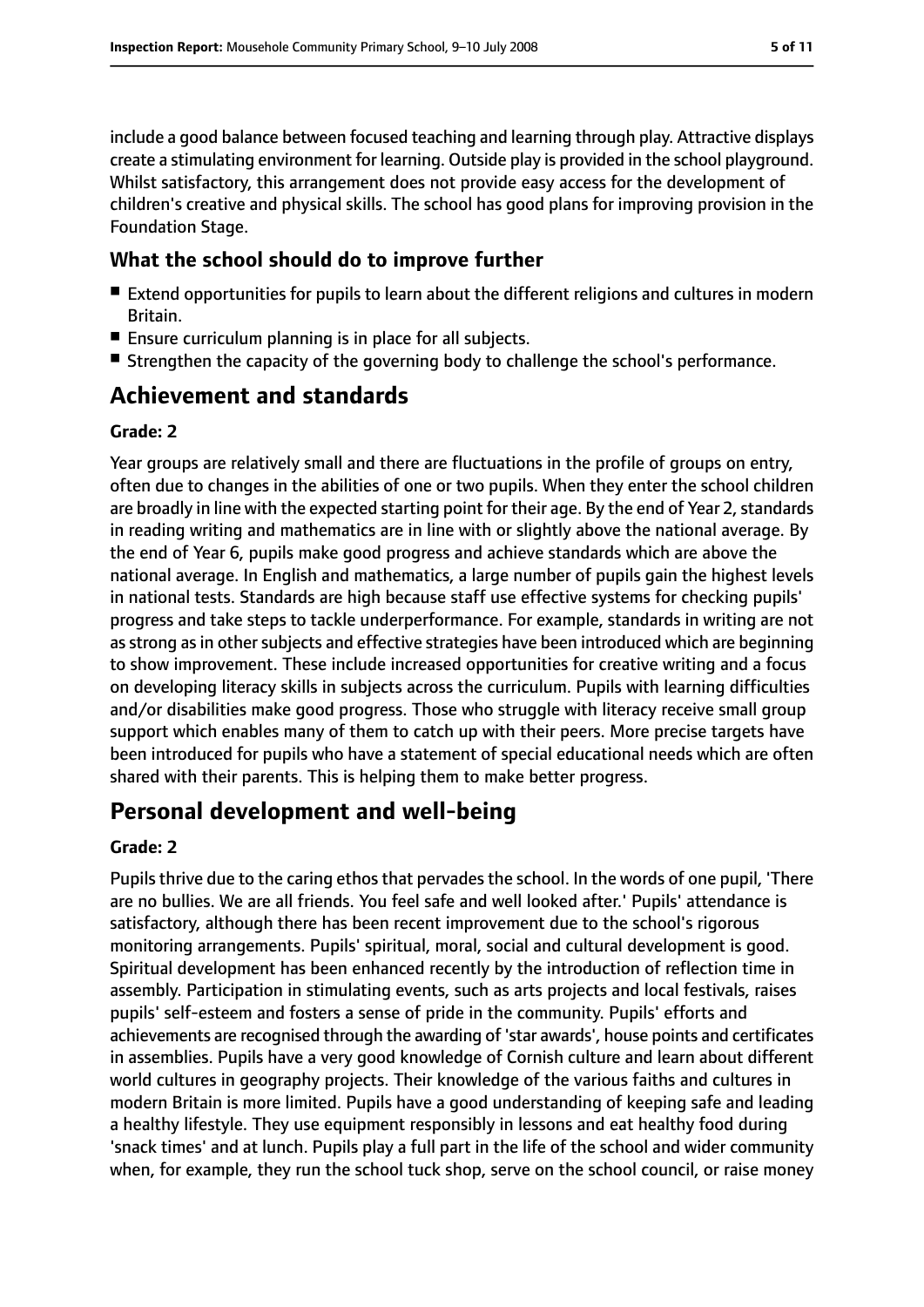for charities. These activities, together with their above average skills in numeracy and literacy, give pupils a good preparation for future economic well-being.

# **Quality of provision**

# **Teaching and learning**

#### **Grade: 2**

Teaching has improved since the last inspection because there is a clearer focus on what pupils are expected to learn. Pupils' progress is assessed more thoroughly and this information is used to plan lessons which take close account of different abilities in the class. A good variety of activities captures pupils' interest and promotes their positive attitudes to learning. Occasionally too much time isspent introducing the lesson and the pace of learning slows as a result. Teachers and support staff work hard to ensure pupils achieve their best. For example, Year 6 pupils were given extra activities to help them prepare for their end of year tests. These were described by one pupil as 'really helpful and fun'. Throughout the school, attractive displays of pupils' work create a positive learning environment. Teaching assistants are well trained and confidently take responsibility for working with small groups and individual pupils.

## **Curriculum and other activities**

#### **Grade: 3**

The curriculum is broad and varied and has a strong emphasis on pupils' artistic development. The curriculum is enriched through regular music sessions, work with visiting artists, and involvement in local festivals. One recent project involved pupils making an animated DVD with help from visiting artists for which the school won an award. The school is particularly successful in developing skills across several subjects by studying topics based on local issues, such as wind farms or the proposed building of a marina. Several topics are covered which relate to pupils' staying safe and developing positive relationships, although these do not form part of a comprehensive PSHE programme. Pupils have regular access to the use of computers. The school is rightly seeking to extend planning so that the development of ICT skills is linked to subjects across the curriculum.

### **Care, guidance and support**

### **Grade: 2**

The high quality of care is underpinned by the trusting relationships that exist between adults and pupils. Pupils feel safe and know they can talk to an adult if they have any problems. As one pupil commented, 'The atmosphere is great here, everyone is nice and the adults are easy to talk to.' Robust procedures are in place to ensure the safety of all working within the school community and all legal safeguarding requirements are met. Good links with other agencies ensure pupils with a statement of special educational needs receive appropriate support. Academic guidance is satisfactory. Whilst pupils are aware of their targets for improvement, and marking is consistent, pupils are not always expected to make corrections to their work.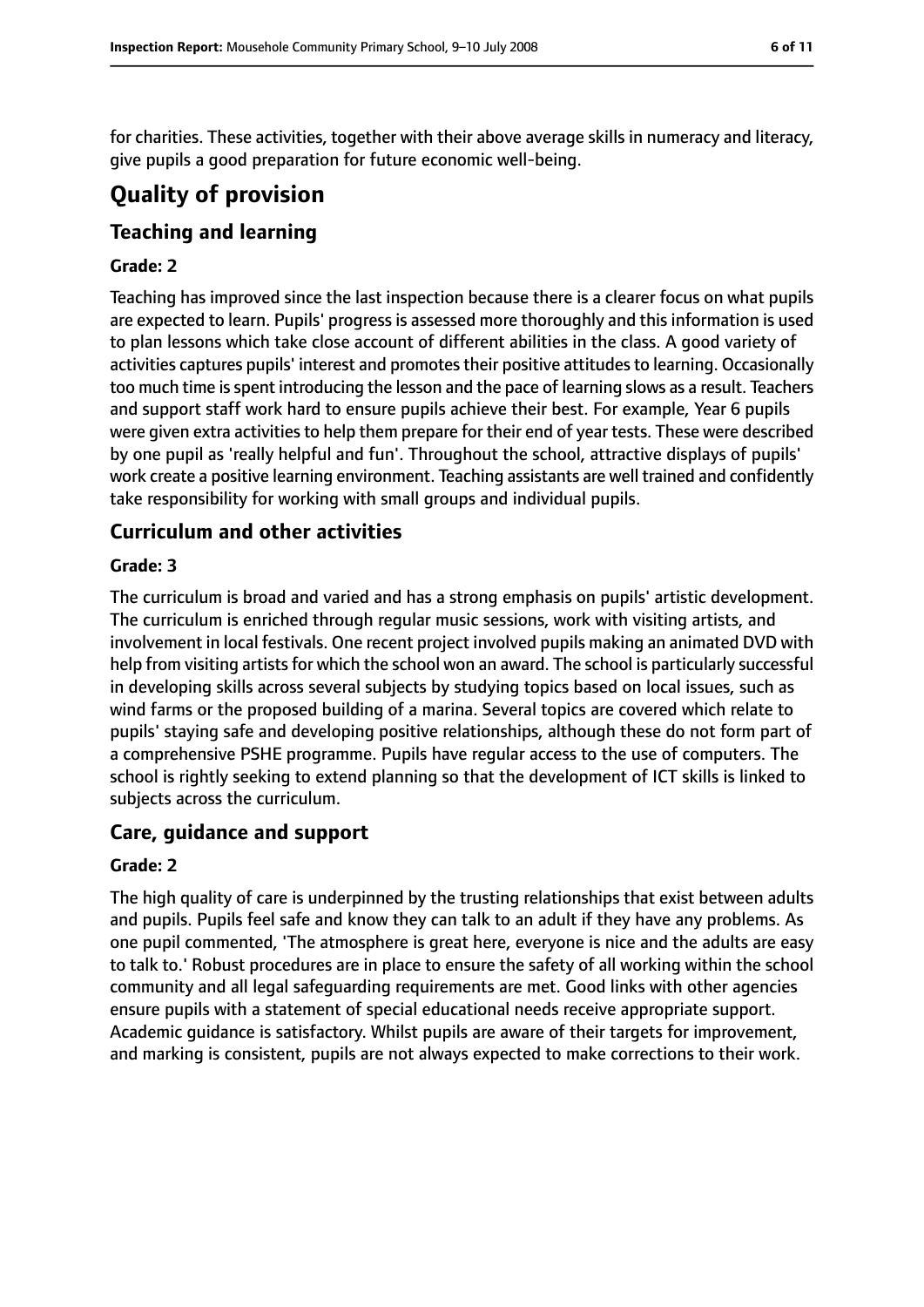## **Leadership and management**

#### **Grade: 2**

The school has a very inclusive ethos built on strong links with the local community. The headteacher takes time to listen to staff, parents and pupils. All report they value the time she devotes to listening to any concerns or suggestions they might have. Involving staff at all levels in the process of change has been a significant factor in improving the school's performance. Staff responsible for areas of the curriculum have developed their roles and now play a full part in monitoring and evaluating the school's work. The school has a good understanding of its strengths and areas for further development and responds quickly to tackle areas which need improvement. Good systems have been established recently for assessing and recording pupils' progress. Data is analysed thoroughly to provide an accurate picture of the school's performance. The use of targets is developing but is hampered by the lack of accurate assessment information from previous years. The governing body provides a satisfactory level of support and it has established committees to provide oversight of each aspect of the school's work. Most governors have joined the governing body recently and are working closely with staff to improve their knowledge of the school's performance.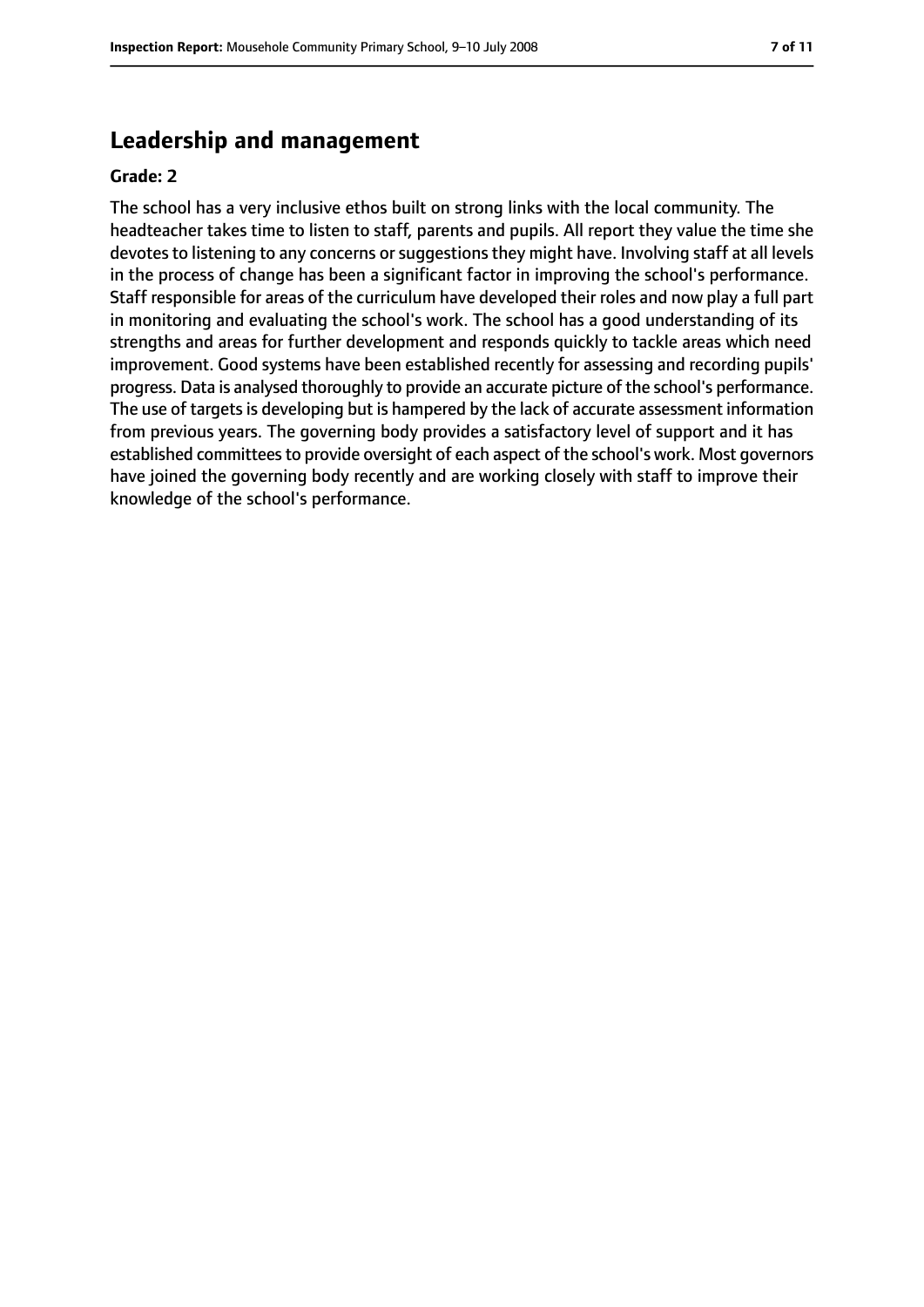**Any complaints about the inspection or the report should be made following the procedures set out in the guidance 'Complaints about school inspection', which is available from Ofsted's website: www.ofsted.gov.uk.**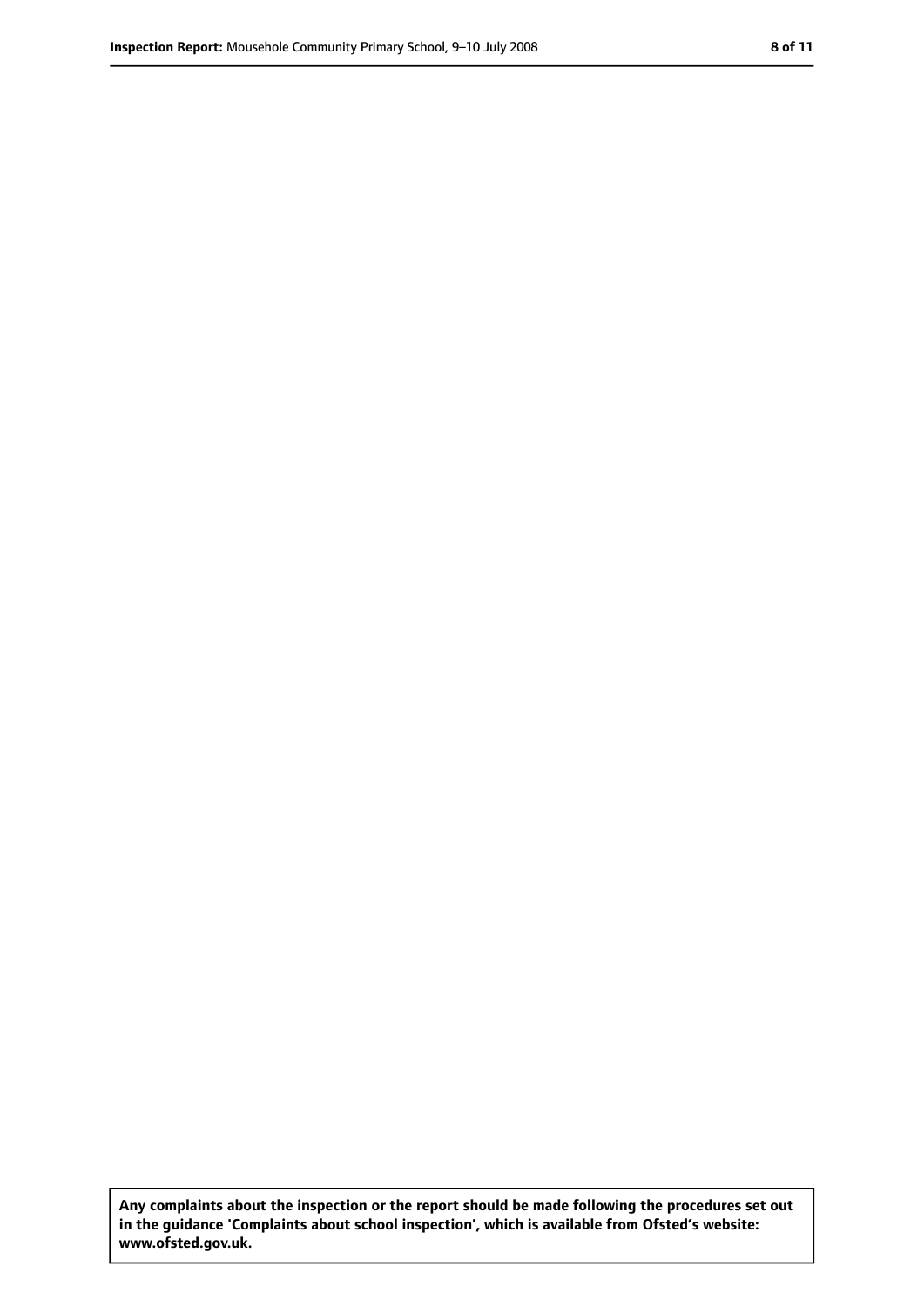# **Inspection judgements**

| $\dot{~}$ Key to judgements: grade 1 is outstanding, grade 2 good, grade 3 satisfactory, and | <b>School</b>  |
|----------------------------------------------------------------------------------------------|----------------|
| arade 4 inadequate                                                                           | <b>Overall</b> |

# **Overall effectiveness**

| How effective, efficient and inclusive is the provision of education, integrated<br>care and any extended services in meeting the needs of learners? |     |
|------------------------------------------------------------------------------------------------------------------------------------------------------|-----|
| Effective steps have been taken to promote improvement since the last<br>inspection                                                                  | Yes |
| How well does the school work in partnership with others to promote learners'<br>well-being?                                                         |     |
| The effectiveness of the Foundation Stage                                                                                                            |     |
| The capacity to make any necessary improvements                                                                                                      |     |

### **Achievement and standards**

| How well do learners achieve?                                                                               |  |
|-------------------------------------------------------------------------------------------------------------|--|
| The standards <sup>1</sup> reached by learners                                                              |  |
| How well learners make progress, taking account of any significant variations between<br>groups of learners |  |
| How well learners with learning difficulties and disabilities make progress                                 |  |

## **Personal development and well-being**

| How good is the overall personal development and well-being of the<br>learners?                                  |  |
|------------------------------------------------------------------------------------------------------------------|--|
| The extent of learners' spiritual, moral, social and cultural development                                        |  |
| The extent to which learners adopt healthy lifestyles                                                            |  |
| The extent to which learners adopt safe practices                                                                |  |
| How well learners enjoy their education                                                                          |  |
| The attendance of learners                                                                                       |  |
| The behaviour of learners                                                                                        |  |
| The extent to which learners make a positive contribution to the community                                       |  |
| How well learners develop workplace and other skills that will contribute to<br>their future economic well-being |  |

## **The quality of provision**

| How effective are teaching and learning in meeting the full range of the<br>learners' needs?                        |  |
|---------------------------------------------------------------------------------------------------------------------|--|
| $\mid$ How well do the curriculum and other activities meet the range of needs $\mid$<br>and interests of learners? |  |
| How well are learners cared for, quided and supported?                                                              |  |

 $^1$  Grade 1 - Exceptionally and consistently high; Grade 2 - Generally above average with none significantly below average; Grade 3 - Broadly average to below average; Grade 4 - Exceptionally low.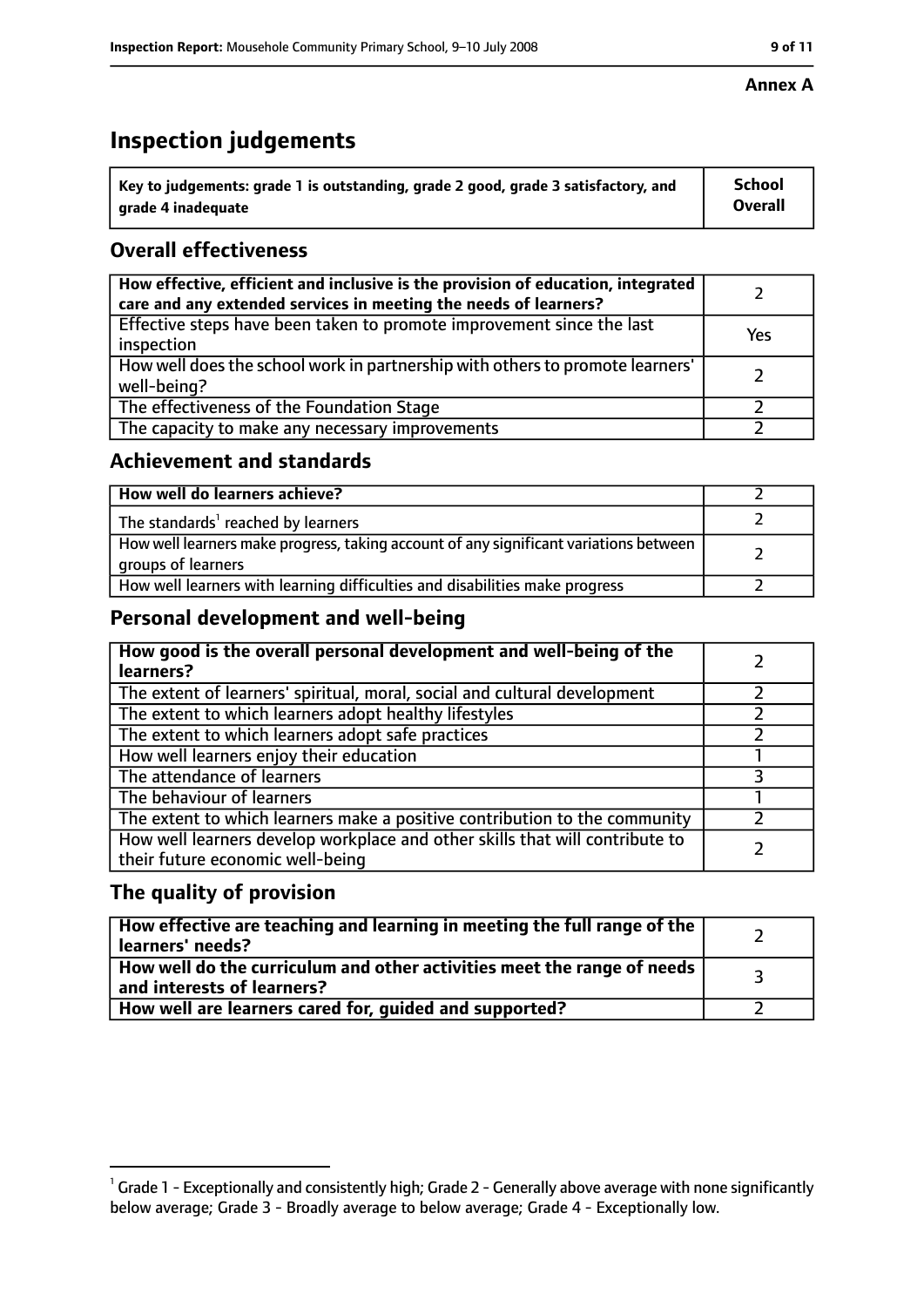#### **Annex A**

# **Leadership and management**

| How effective are leadership and management in raising achievement<br>and supporting all learners?                                              |     |
|-------------------------------------------------------------------------------------------------------------------------------------------------|-----|
| How effectively leaders and managers at all levels set clear direction leading<br>to improvement and promote high quality of care and education |     |
| How effectively leaders and managers use challenging targets to raise standards                                                                 | 3   |
| The effectiveness of the school's self-evaluation                                                                                               |     |
| How well equality of opportunity is promoted and discrimination tackled so<br>that all learners achieve as well as they can                     |     |
| How effectively and efficiently resources, including staff, are deployed to<br>achieve value for money                                          |     |
| The extent to which governors and other supervisory boards discharge their<br>responsibilities                                                  | 3   |
| Do procedures for safequarding learners meet current government<br>requirements?                                                                | Yes |
| Does this school require special measures?                                                                                                      | No  |
| Does this school require a notice to improve?                                                                                                   | No  |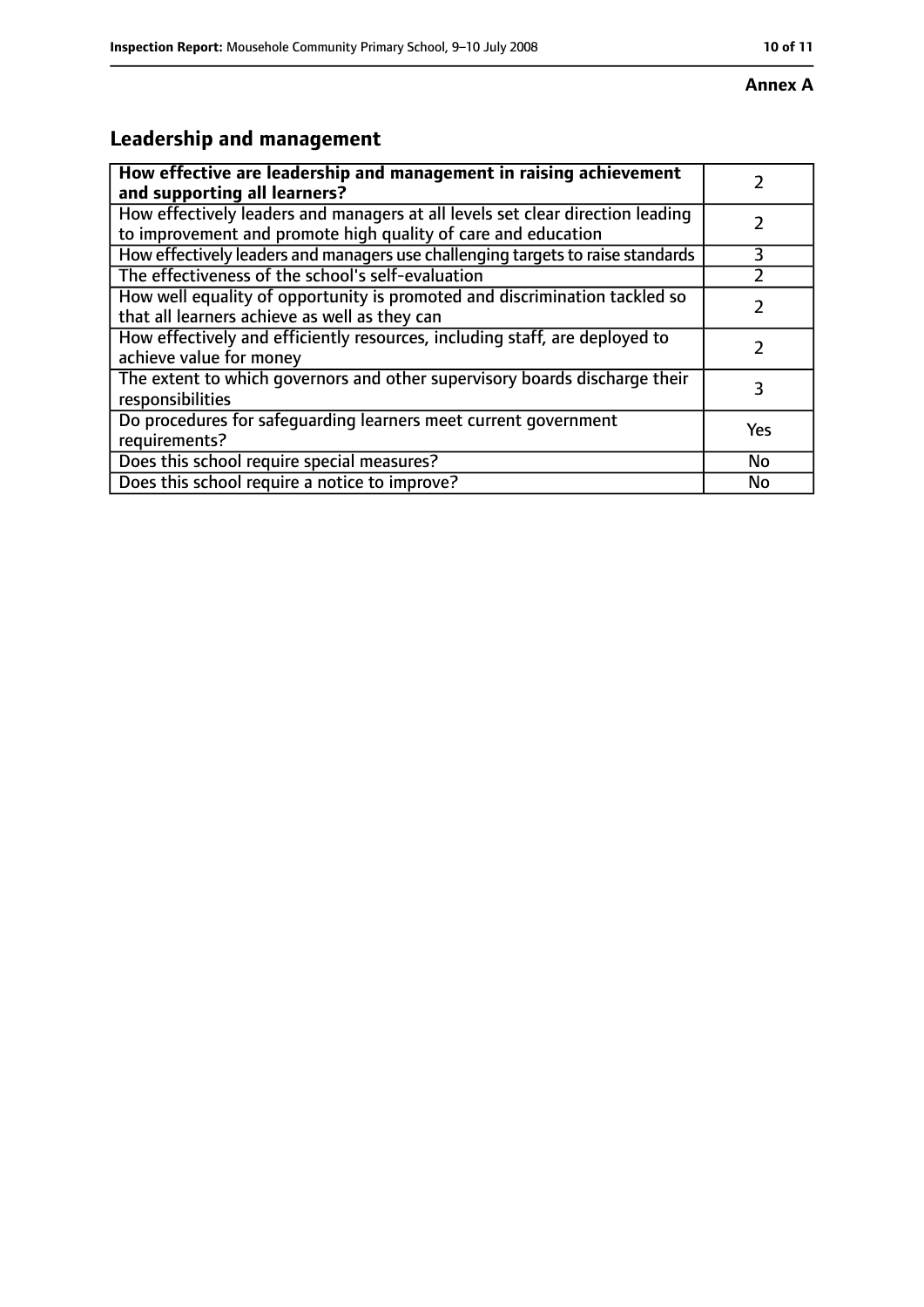#### **Annex B**

# **Text from letter to pupils explaining the findings of the inspection**

11 July 2008

#### Dear Pupils

Inspection of Mousehole Community Primary School, Mousehole TR19 6QQ

Thank you for making me so welcome when I visited your school recently. Thanks to those of you who talked to me about your work and life in the school. You were very polite and very good ambassadors for your school. I also talked to your teachers and was given comments from some of your parents which tell me about the school. I am writing to let you know that your school has improved a lot over the past year.

Here are the main points.

- Mousehole Community Primary is a very happy place and gives you a good education.
- You enjoy your school very much and your behaviour is excellent.
- Your teachers teach you well and help you to make good progress.
- Those of you in the Reception class make a good start to school.
- You are encouraged to take responsibility and you grow into confident young people.
- Your new headteacher works hard to make sure that the school runs well and that everyone feels part of the school community.
- Adults look after you well, listen if you have a problem, and give you extra help if you fall behind with your work.
- You learn a lot about Cornwall and its culture.

I have asked the school to do three things to make it even better.

- Help you learn more about the different faiths and cultures in Britain. You can help by showing an interest in new topics.
- Improve planning in some subjects.
- Help the adults who are responsible for the school, known as governors, to make sure the school keeps doing well.

Yours sincerely

Andrew Redpath Her Majesty's Inspector